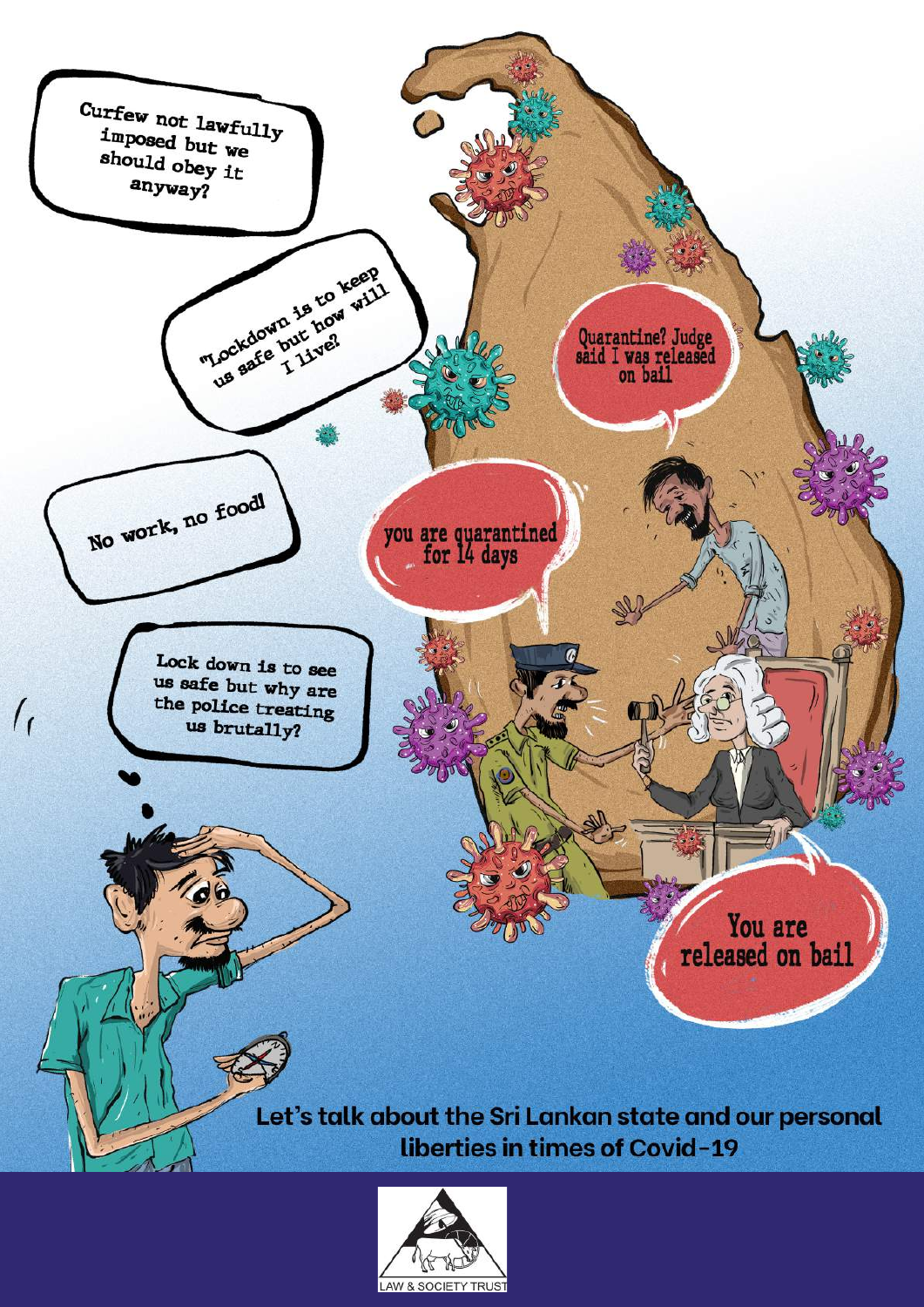## **Democratic dialogue, active listening and inclusive citizen participation: creating spaces for inclusive civic participation in times of pandemic and social crisis**

The objective of the project is to create spaces for inclusive civic participation during the pandemic and the socio-economic crisis that Sri Lanka is facing and to strengthen democratic institutions, the rule of law, and public accountability. As engaged citizens, we aim to ensure that government responses to the crisis are aligned to principles of constitutionalism and that government by exception will be restricted; misinformation and hate mongering prevented and that social solidarity will be strengthened through the positive engagement of change makers and influencers.

To achieve these objectives, the project has established an informal "civic watch" that analyses the government's rapid responses to health and economic challenges; promotes a public discussion on policy issues, documents fundamental rights violations; provides timely, factbased information to citizens on emerging issues that impact on democratic values, constitutional principles and fundamental rights. The project also aims to conduct advocacy campaigns to strengthen democracy and the rule of law, as well as to conduct a needs assessment that enable citizens to articulate their needs, anxieties, and aspirations in the post-pandemic context.

This report was written by Michael Mendis as a contribution towards the project. Dr.Sakuntala Kadirgamar, Executive Director, reviewed this paper. Special thanks to Ms. Ermiza Tegal (Attorney at Law) for her support in conceptualising this paper. The Law and Society Trust (LST) appreciates their engagement in this project. The views expressed in the article do not necessarily reflect the views of the Board or the Management of LST.

## **Cover art by Sangeeth Madurawala**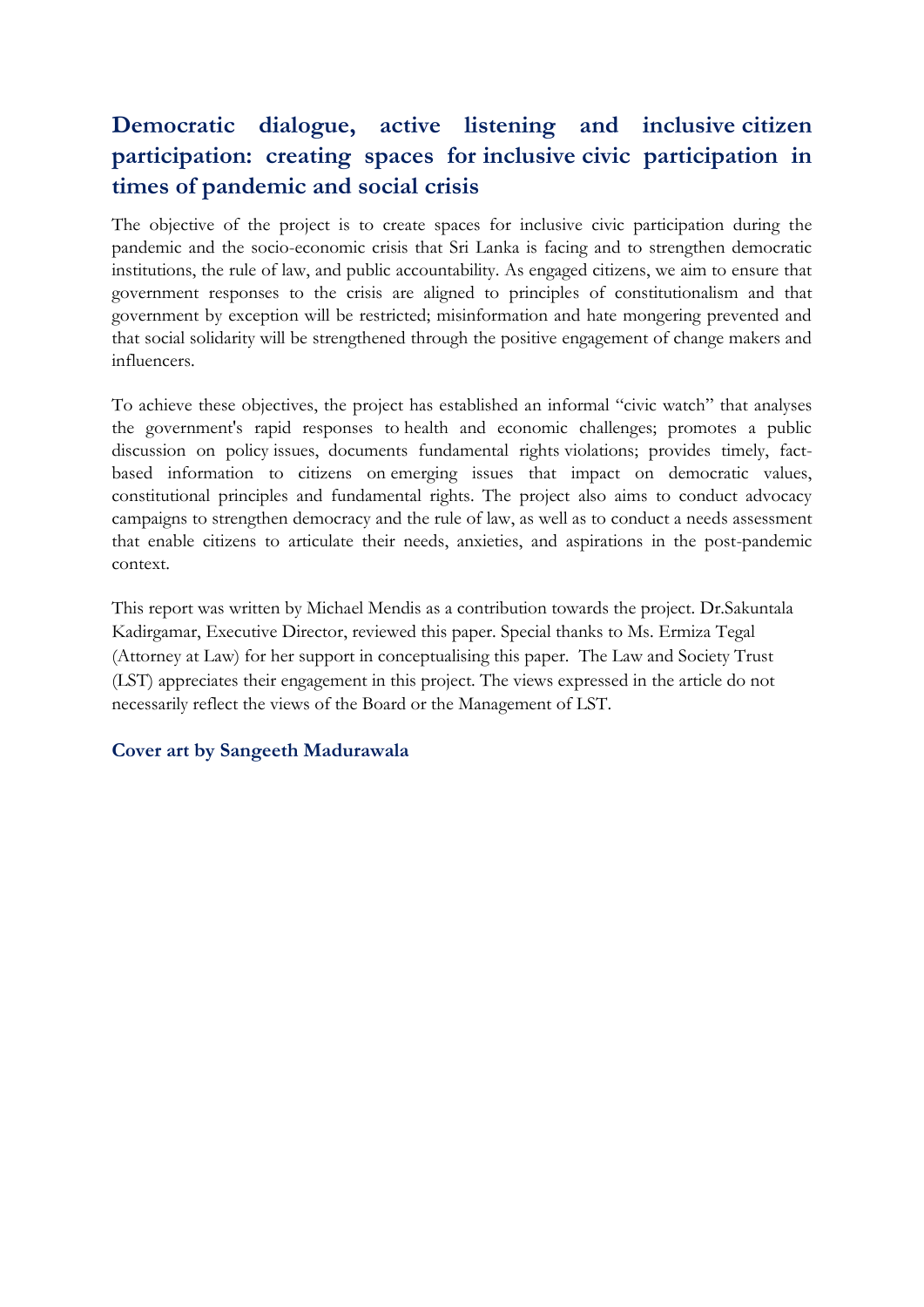# **Let's talk about the Sri Lankan state and our personal liberties in times of COVID-19**

## **Introduction**

The Covid-19 pandemic that took hold of the world in 2020 is impacting societies everywhere. Under the pressures of the pandemic, pre-existing inequalities are heightened. Governments have confused the need for robust pandemic responses with the need to adopt strong-arm, even authoritarian measures. There are few consultations with, or explanations given to, the public or their legislative representatives.

We need to be alert to and challenge state violations of personal liberty during the pandemic. The Supreme Court of Sri Lanka generally views one's personal liberty as deprived when the freedom to 'go on their way' is denied. The Constitution requires all organs of state to follow procedures provided for by law strictly when individual citizens' personal liberty is taken away from them.

Despite the constitutional safeguards, there has been over time a rise in arbitrary arrests and detentions, ill-treatment and deaths in custody. This is sufficiently well- established to be regarded as a trend. Yet, as the pandemic progressed, Sri Lankans saw arbitrary arrests and detentions, ill-treatment and deaths in custody not only continue, but also become part of the state's response to the pandemic.

In times of crisis, institutions of law enforcement and national security harden with power, and the pandemic crisis is no different. 'Tough' measures by the state were called for and justified by the need for a 'strong', 'efficient', and 'disciplined' public health response. Yet, Sri Lankans share a turbulent relationship with toughening institutions, especially through two insurgencies and a decades-long armed conflict. More recently, in 2019, barely a year before the pandemic, Muslim youth were arrested and remanded in droves all over the island in the aftermath of the Easter Sunday attacks. The same year, former defence secretary Gotabaya Rajapaksa was elected as president, who ushered in a stream of measures that expanded the stature and role of the military in society and in government. Some of these changes were well underway and further consolidated by the time the pandemic struck just months after the presidential election.

While old trends continued, new and extraordinary measures were deemed necessary to frame a pandemic-specific response. No doubt, similar measures were adopted around the world, but in Sri Lanka they created an extraordinary constitutional problem. Parliament had been dissolved just weeks before the first detection of a local Covid-19 case. Under a caretaker, minority government and no Parliament, Sri Lanka faced the pandemic relying mostly on the Victorian era "quarantine ordinance". Within this context, security forces had ample responsibility to bear. The Army chief was appointed head of the national mechanism against Covid;<sup>1</sup> the military ran quarantine centres, patrolled curfew, distributed emergency rations and even sanitised public spaces. Within weeks, the entire island was on lockdown, the Covid-positive and their close contacts were quarantined in state facilities, national borders were tightened, and travel and transport closely monitored.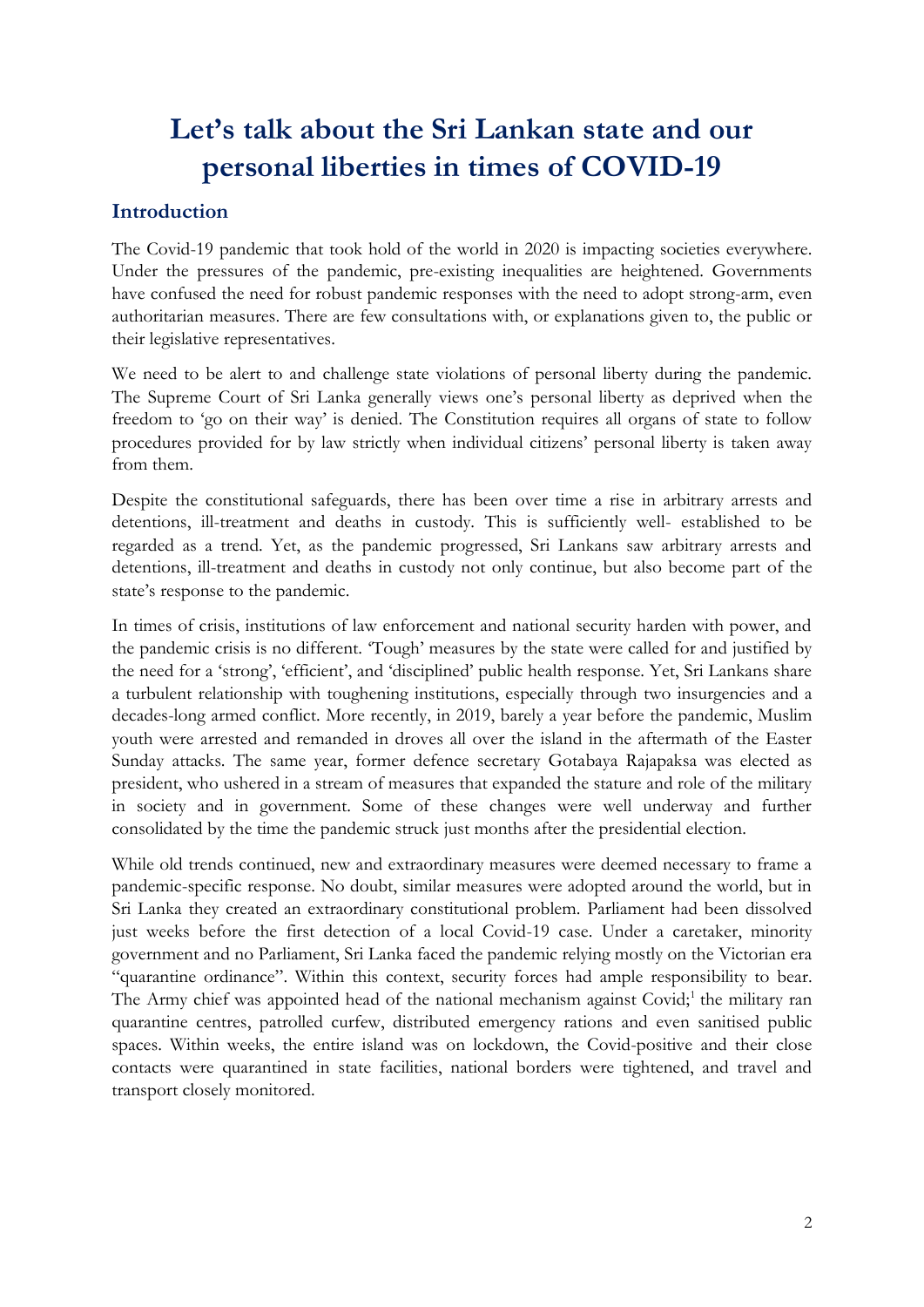## **Arrests related to Covid enforcement**

As news of local detections of Covid-positive cases began emerging mid-March, 2020, the initial response was to declare public and bank holidays for the public sector and urge the private sector to use its discretion in following suit. Thus, the first week passed in a period of "work from home". By the weekend, however, curfew was declared over the entire country, purportedly under the Quarantine and Prevention of Diseases Ordinance, and the public was threatened with arrests in cases of non-compliance.<sup>2</sup> By the end of March 2020, the Police Media Unit reported arrests of 6,850 individuals since the declaration of curfew.<sup>3</sup> At the same time, the enforcement of curfew involved the military, as the government "deployed members of the armed forces to assist the Police … due to a surge in offenders [of curfew] and those who misused curfew permits."<sup>4</sup> By mid-April, the figure of arrests had risen to 34,500.<sup>5</sup> Moreover, Sri Lanka Police had by then adopted a policy of seeking six-month prison sentences for those violating curfew and other health guidelines issued under the quarantine ordinance.<sup>6</sup>

#### **Testimony from an Administrative Staff Member in a Government University (age 38, Male) Batticaloa**

"*Freedom of movement is the biggest challenge. For more than a year, we have not*  been able to move out. It is a problem for everyone in common. With the nature of *this Covid 19 pandemic, things have to be manged under the quarantine law. That does not mean they cannot bend the law as they want, according to their will. The bigger picture of this pandemic has created a tough time for everyone more or less. Therefore, keeping all these rules considering that aspect is important, because the loss of livelihood, stable financial background, as well as the lack of essentials, have created multiple traps in general people's lives. Therefore, concerning people's rights and freedom is also very important under these circumstances*".

"*Even in the interior areas, people are roaming around without concern about the lockdown most of the time because of this livelihood issue and to get essentials. There was one incident in Eravur where the army was involved in kneeling down a few Muslims because they roamed around without regard to the quarantine laws. Photographs were also widely circulated on social media showing the soldiers in Eravur allegedly forcing people who violated the travel ban to get down on their knees and raise their hands. These are some acts we can not accept under the quarantine law, because in the larger picture things are very complex and tough. Also, these types of acts can cause other negative outcomes. Especially in the east, where the population composition is very diverse. Even the people who face this belong to the Muslim community. The sensibility of the enforcement of the law is very crucial concerning minority rights, because we have seen multiple triggering points in the past"*.

Around the time the policy of arresting curfew violators began, two inmates were killed in a riot which broke out in the Anuradhapura Prison amidst fears that Covid-19 had been detected within the prison population. Tensions rose within prisons that detention conditions within congested prisons were imperilling their lives. Civil society advocates wrote to the President with proposals for releasing inmates due to the pandemic<sup>7</sup> and by early April, "a total of 2,961 inmates [were] released on bail by court, based on the recommendations made by [a] committee appointed by the President."<sup>8</sup>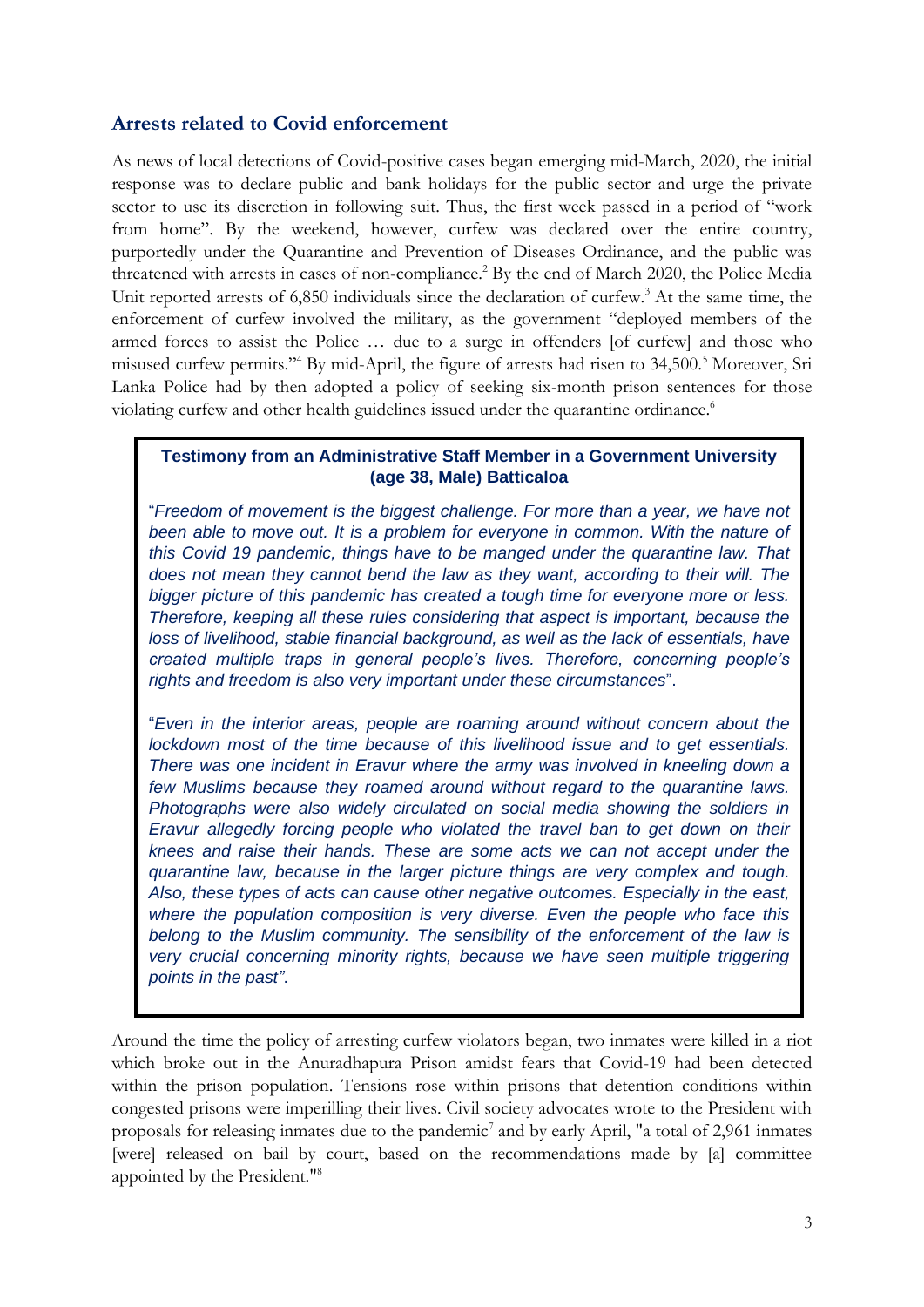However, even as arrests continued, the legality of the curfew imposed and the arrests effected thereunder did not go wholly unquestioned. For example, opposition legislator M.A. Sumanthiran, PC, was reported in the media as saying, "There is no curfew in this country according to law. The reason we all abide by this curfew is because of the current situation in the country."<sup>9</sup> But, in the same breath, he also "urged the people to abide by the curfew despite its shaky legal basis, because staying at home was the best way to curb the spread of the corona virus".<sup>10</sup>

Threats of arrest were levelled not only against violators of curfew but also at those avoiding hospitalisation for suspected Covid and anyone assisting them to avoid it.<sup>11</sup> Threats of arrest also spilled over to the domain of curbing misinformation, when the then-acting IGP "instructed the Police to closely monitor those who unduly criticise state officials and employees who are engaged in the important task of delivering essential services" and arrest them.<sup>12</sup>

The government also indicated willingness to arrest individuals engaged in public demonstrations. In June 2020, fifty-three individuals participating in a demonstration of solidarity with the global Black Lives Matter movement organised by the Frontline Socialist Party were arrested.<sup>13</sup> In 2021, a number of arrests took place against those protesting government policies, especially in the context of the Principal-Teacher trade union action, the resistance to the Kotelawala National Defence University (KNDU) bill, and the overnight ban on chemical fertiliser.

Despite such arrests, many public gatherings were not only allowed, but also enjoyed patronage from key figures in government. A prominent example from 2020 was former Minister Arumugam Thondaman's funeral, where thousands gathered to pay their respects, including Prime Minister Mahinda Rajapaksa, days before the 53 demonstrators at the Black Lives Matter rally were arrested.<sup>14</sup> Similarly, in 2021, on the same day protestors against the KNDU bill were arrested, many public gatherings celebrating Basil Rajapaksa's appointment as the new Minister of Finance were tolerated without incident.

#### **Testimony from a government school teacher, (age 56, Male) in Peradeniya**

*"I was also involved with some protests in Kandy and Colombo which were conducted following social distancing guidelines. Also, I was involved with the principals' and teachers' protest march from Kandy to Colombo. Many were arrested. I know we are faced with a dilemma – do we protect people's civil-political rights or maintain quarantine rules? We should not release the grip because the government is opportunistically using these circumstances. In this new situation, maintaining the balance between the two issues is crucial. Arresting those who have fought in the struggle for the right to education is a serious slap in the face to individual freedoms and rights."* 

An emerging trend in the context of public protests amidst the pandemic was the forcible quarantining of protestors when courts refused to remand them upon production by police.<sup>15</sup> The trend began with the quarantining of some celebrities who violated lockdown to attend a birthday party organised in an elite hotel in Colombo. <sup>16</sup> Soon, other protestors were also subjected to forcible quarantining even after courts had granted bail. <sup>17</sup> Relatedly, reports emerged that the Sri Lanka Judges Institute had conducted a webinar, attendance in which by all Magistrates had been declared mandatory, where judges were threatened with professional disadvantages if they continued to refuse to remand individuals produced before them after being arrested for participating in public demonstrations.<sup>18</sup>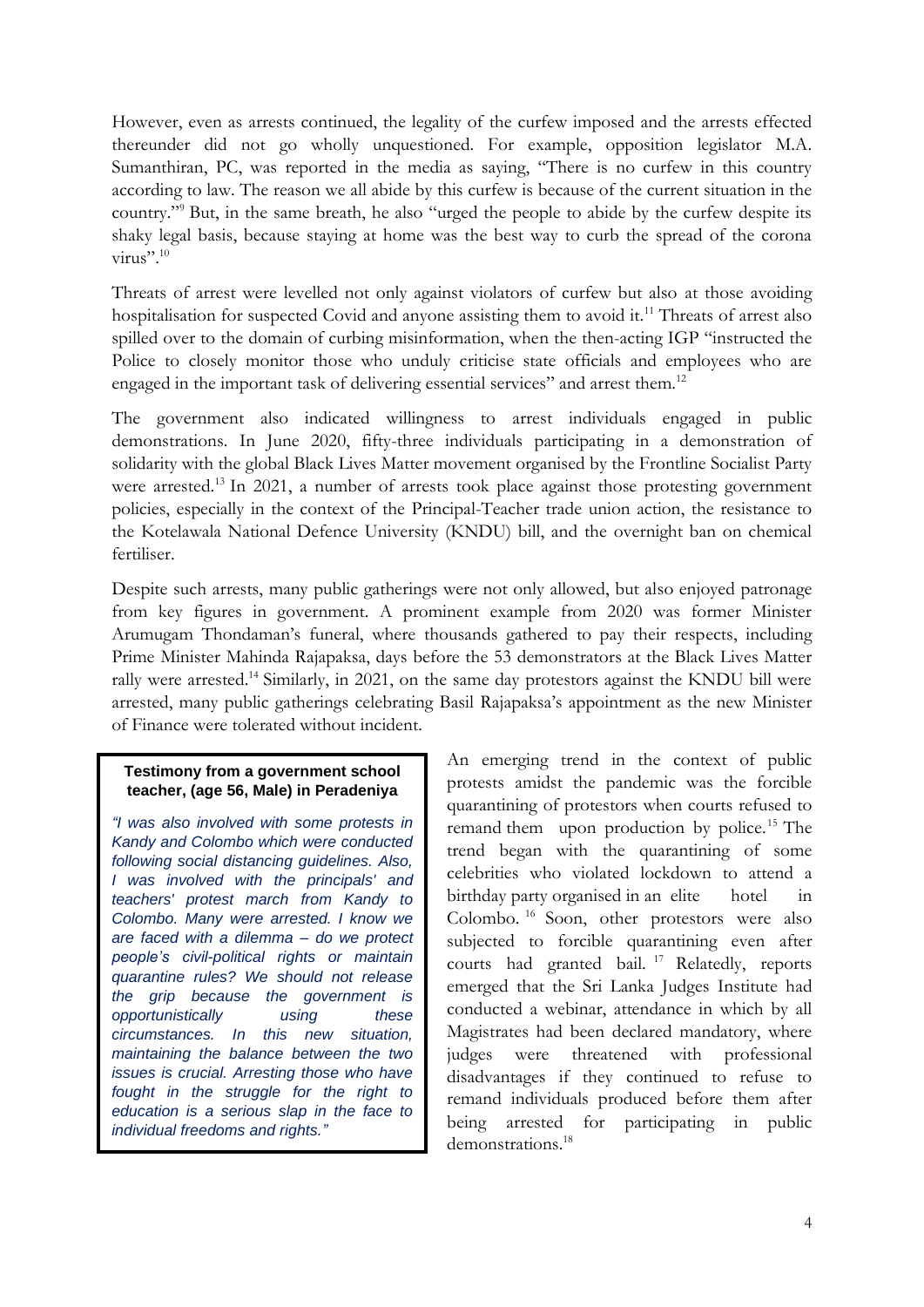The Bar Association of Sri Lanka condemned news of the webinar and called for an investigation.<sup>19</sup>

## **Deaths in custody**

During the period between 2020 and 2021 to date, a number of deaths in police custody were reported in the media.

Former prison inmate Melon Mabula alias UruJuwa, released from prison days earlier, was arrested by Nawagamuwa Police and later killed in Wanduramulla. According to police, he was shot fatally by officers when he tried to attack them with a hand grenade in the course of recovering a locally produced revolver in an official police operation.<sup>20</sup> Days later, Tharaka Wijesekera alias Kosgoda Tharaka also died in police custody, when he was escorted to Meerigama, where an "incident" took place which compelled the police to "use force to control the situation".<sup>21</sup> The Bar Association of Sri Lanka condemned the death in custody, having been warned by the deceased party's attorney of a danger to his life while in the custody of police.<sup>22</sup>

D. Sunil Indrajith, a father of three children, died when he had gone out to get food for the family (who had been under home quarantine). Reportedly, two policemen had asked another man to beat Indrajith, and after Indrajith had fallen on the road, a bus had run over him, killing him. After video footage of the assault with the policemen looking on went viral on social media, the two policemen were reported to have been arrested for dereliction of duty.<sup>23</sup>

#### Researcher & Dramatist (age 28,Male) in **Batticaloa**

*"I have seen many custodial deaths related to different cases in different areas. This is also a very crude way of treating alleged suspects. And also it's completely against the law. There were many judicial procedures to be followed in most of these cases. Without completing these procedures and killing them is completely against the rule of law. It is the same with the prison deaths that have happened in the last year. Law and order should be the same for everyone. Even if they become offenders under the law, anyone can not go to punish them.*

Chandran Vithushan died in the custody of the Eravur police in the Eastern Province. Initially, a Special Judicial Medical Officer had ruled the cause of his death to have been due to an overdose of crystal methamphetamine, popularly known as ice, while also mentioning trivial injuries found on the body deemed non-fatal.<sup>24</sup> Vithushan was arrested by police from his home, and family members say he was brutally assaulted by police before being taken to the Station. However, Batticaloa Magistrate ordered Vithushan's remains to be exhumed for a second autopsy.<sup>25</sup>

Mohamed Ali, a father of two children, died in the custody of Panadura North police. Police spokesman Deputy Inspector General Ajith Rohana said on June 7 that the 42-year-old man was arrested the previous day by the Panadura North police while patrolling for curfew violators. On their way to the station, the suspect had opened the rear door of the vehicle and jumped off. Two police officers at Sri Lanka's Panadura North station have been interdicted in relation to the incident.<sup>26</sup>

A mother of two children, aged 43, residing in Gemunu Mawatha, Peliyagoda died in police custody after Peliyagoda Police arrested five persons including the woman after summoning them to the Station in connection with a clash between two groups. Her relatives allege that she died because no action was taken to admit her to a hospital or provide necessary treatments even after police had been informed of her health condition.<sup>27</sup>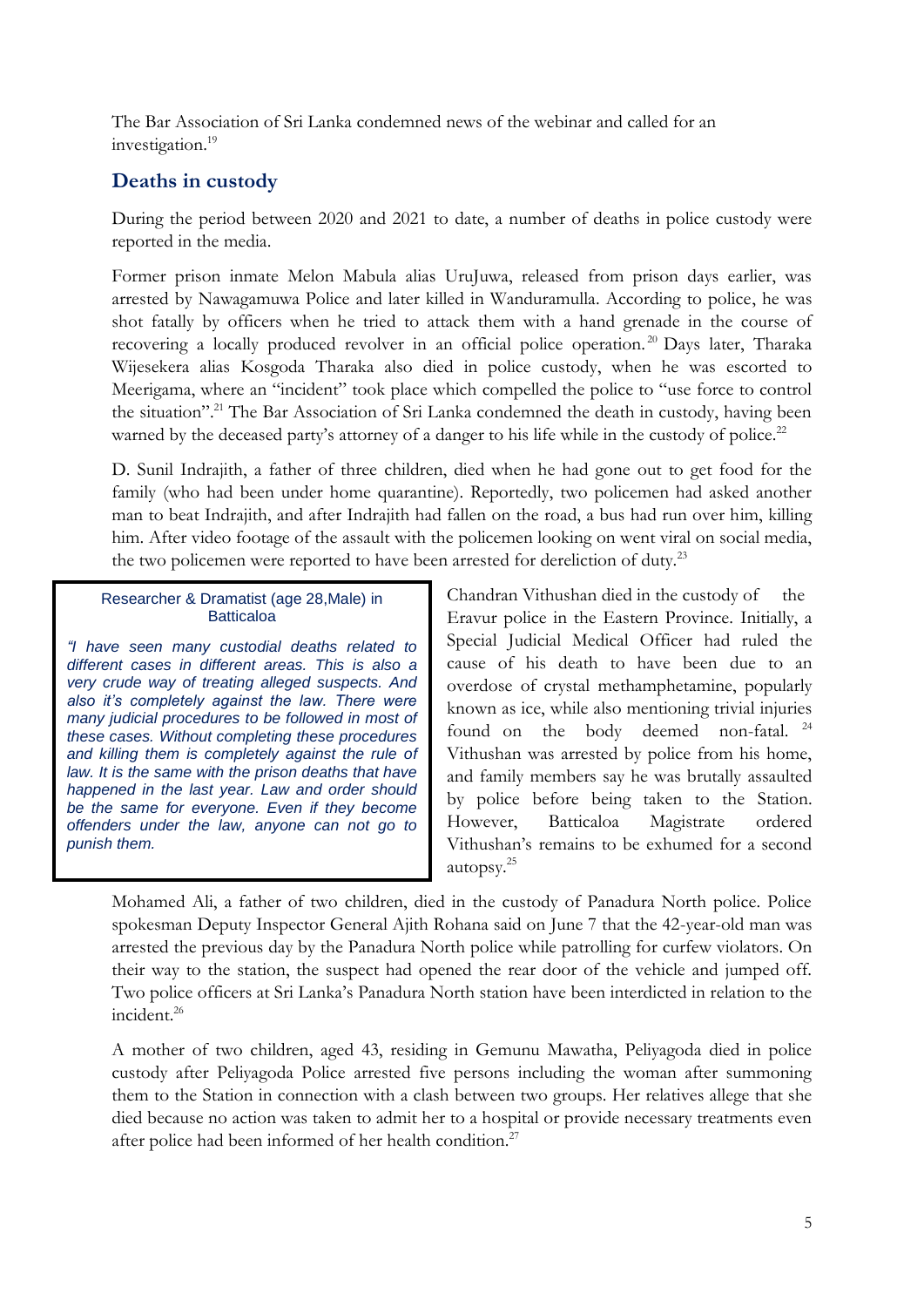Meanwhile, the Supreme Court ordered an award of one million rupees in compensation by Sri Lanka Police for the death of Chadik Shaman (aged 42), a resident of Ihala Bomriya, Kaduwela, who died of a police assault after being arrested by the Peliyagoda Police on February 25, 2017.<sup>28</sup> The Supreme Court also awarded compensation for the mother of Sandun Malinga, a 17-year old killed as a consequence of an assault by officers of Kandaketiya Police.<sup>29</sup>

#### **Small business-holder and worker in civil society sector (age 30, Female) in Kalutara**

*"I was very concerned about the few incidents that occurred related to custodial deaths and violence that happened against suspects under police custody. I think these types of incidents should be avoided. Because the right to live is common for everyone, Even if the police and the security forces arrested someone as a suspect for some incident. If they have proven to be offenders, the legal procedures are in place to punish them. The police and the other security forces should be responsible for the security of the alleged suspects and prisoners too. Even though the general public used to accept such incidents, saying, "OK, these people are drug dealers, criminals, underworld gang members, etc., but that's not the case until things happen according to the law and they are punished if they are proven wrongdoers."*

## **Complaints of assaults by police**

In May 2020, a 14-year-old boy with autism was assaulted by police in Dharga Town, Aluthgama, after finding him on a street during curfew. CCTV footage, which went viral on social media, depicts a group of Policemen questioning the boy and dragging him across the road to a checkpoint where they assault him repeatedly as even some bystanders join in. The officers then tie the boy to a post under a tree behind the checkpoint. However, the father of the boy, having heard of the incident, arrived at the checkpoint, and after convincing them the boy was autistic, has been permitted to take his child home.<sup>30</sup> A fundamental rights petition has been filed in Supreme Court against the assailants.<sup>31</sup>

#### **Researcher & Dramatist (age 28,Male) in Batticaloa**

*"Also, in village areas, there are many hidden informants like CID, who are intelligence service agents. There were some cases of beating people when they were outside. It is a cruel way of imposing laws. Also, it's kind of a common approach in the north and east in the post-war era. Not only because the majority of the security forces are Sinhalese. There are many Tamils and Muslims who have been involved in the security forces. Their approach was also the same. This was especially evident in the incident in Eravur, where security forces forced a few Muslim men to kneel due to a quarantine law violation.Under the current pandemic situation, it is important to maintain qurantiane law. Although there is a proper way of doing it. For the sake of the general public, the law is not the proper way for that."*

A youth residing in Hakmana was assaulted by officers of Hakmana Police on 7 January 2021. The incident involved a dispute between neighbours after a neighbour had joined the victim and his cousins for drinks. The argument had been between the youths and the wife of the neighbour, who had accused them of giving alcohol to her husband. Around 1.00 a.m. that night, Sub-Inspector of Police Shantha Karunarathne had arrived on the scene and proceeded to arrest the victim and assault him with a wooden implement both on the scene as well as back at the Station, along with other officers. Later, he had been taken to a hospital and threatened not to mention the assault to the doctor. Upon returning to the Station, he was subjected to further assaults with a broom stick. He complains of a large number of injuries as a result of the assault, including the passing of blood with urine. When produced before the Magistrate, the victim had informed the court of the assaults and injuries he had suffered at the hands of the police.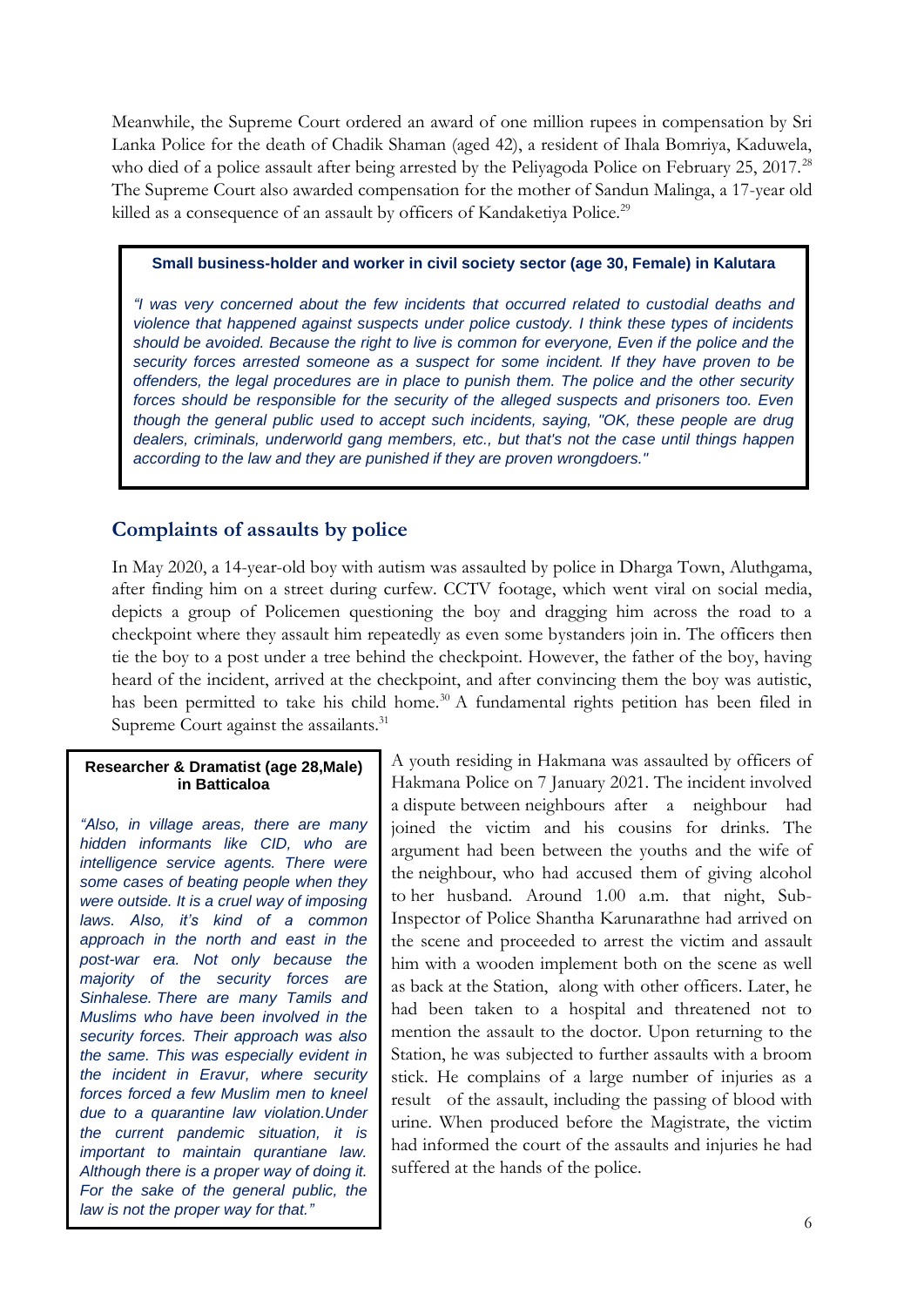The Magistrate had ordered a fresh medical examination through the Fiscal of the court, and granted him bail.<sup>32</sup>

A final year law student and son of a former provincial governor was assaulted in Peliyagoda Police Station by officers on 25 February 2021. According to the victim's legal representatives, he was assaulted when he visited the Station to deliver a meal packet for his brother's client of who is an attorney-at-law. The accused police officers claim that the victim presented himself as an attorney-at-law. The Bar Association of Sri Lanka responded immediately to the incident, calling for investigations and prosecutions. Four police officers were interdicted within days.<sup>33</sup>

A man arrested by police and produced before the Mount Lavinia Magistrate died after being released. He was a resident of Kalubowila. A motorcycle repairman by profession, on a day in March 2021, he had been travelling on his motorcycle to his son's place of work to deliver his lunch when police had arrested him in the Ratmalana area. When the officers had asked him where his contraband was hidden, the victim, knowing that no one at home was aware of his arrest, had lied that the contraband was near his home in order to cause the officers to bring him close to his home. Even there, the officers continued to assault him demanding him to show the contraband, and this has been witnessed by his family members. According to his wife, the police had assaulted him even more back at the police station after realising his ruse. On March 19, when produced before the Magistrate, the victim had pleaded guilty to the charge of possessing 50g of cannabis. Having paid a fine, he was released and free to go home, but he was still sick after the attacks. According to what he shared with his family, he had been tied to a bench, a tube was inserted into his nostril, through which they had poured water into his body. Later, they had also poured petrol. He also bore many injuries on his body. As his condition became critical, the victim's wife had admitted him to hospital on March 21, where he was treated for five days and discharged. But he was never the same again. On March 31, he was readmitted; the next day, he passed away. The post-mortem said he had died of pneumonia. However, at the instance of his family, an autopsy has been ordered to be conducted. According to Police Spokesperson DIG Ajith Rohana, a Senior Superintendent of Police is carrying out an investigation into his death.<sup>34</sup>

An incident took place in Pannipitiya on 29 March 2021, wherein a motor traffic policeman was caught on camera assaulting a lorry driver. Footage depicted the officer slamming the man on the ground and jumping on him. The video went viral on social media. According to reports, the driver's lorry had accidentally collided with the officer, which caused the officer to fly into a rage.<sup>35</sup>

A man visiting a pharmacy for medical supplies was assaulted and arrested by Yakkalamulla Police on 9 May 2021. The incident had taken place when unknown parties had lit fireworks near the Yakkalamulla junction, in the vicinity of the Yakkalamulla Police Station. The victim of the assault, who had been in the pharmacy, had come out to see about the noise, curious to know who would be lighting fireworks in times of a pandemic. As he watched, several officers, only one of whom was in uniform, had emerged from the Station to inspect the commotion, and then proceeded to assault a cyclist who had been passing through the scene. Soon, one of the officers reached the victim watching from the pharmacy, proceeding to assault him while demanding if he had lit the fireworks. The owner of the pharmacy had attempted to rescue the victim, saying he had only come to purchase medicines, but the officer, paying no heed, had arrested the victim and taken him to the Station, where he was beaten further. When the owner of the pharmacy had gone to the Station with another acquaintance to visit the victim, the police had refused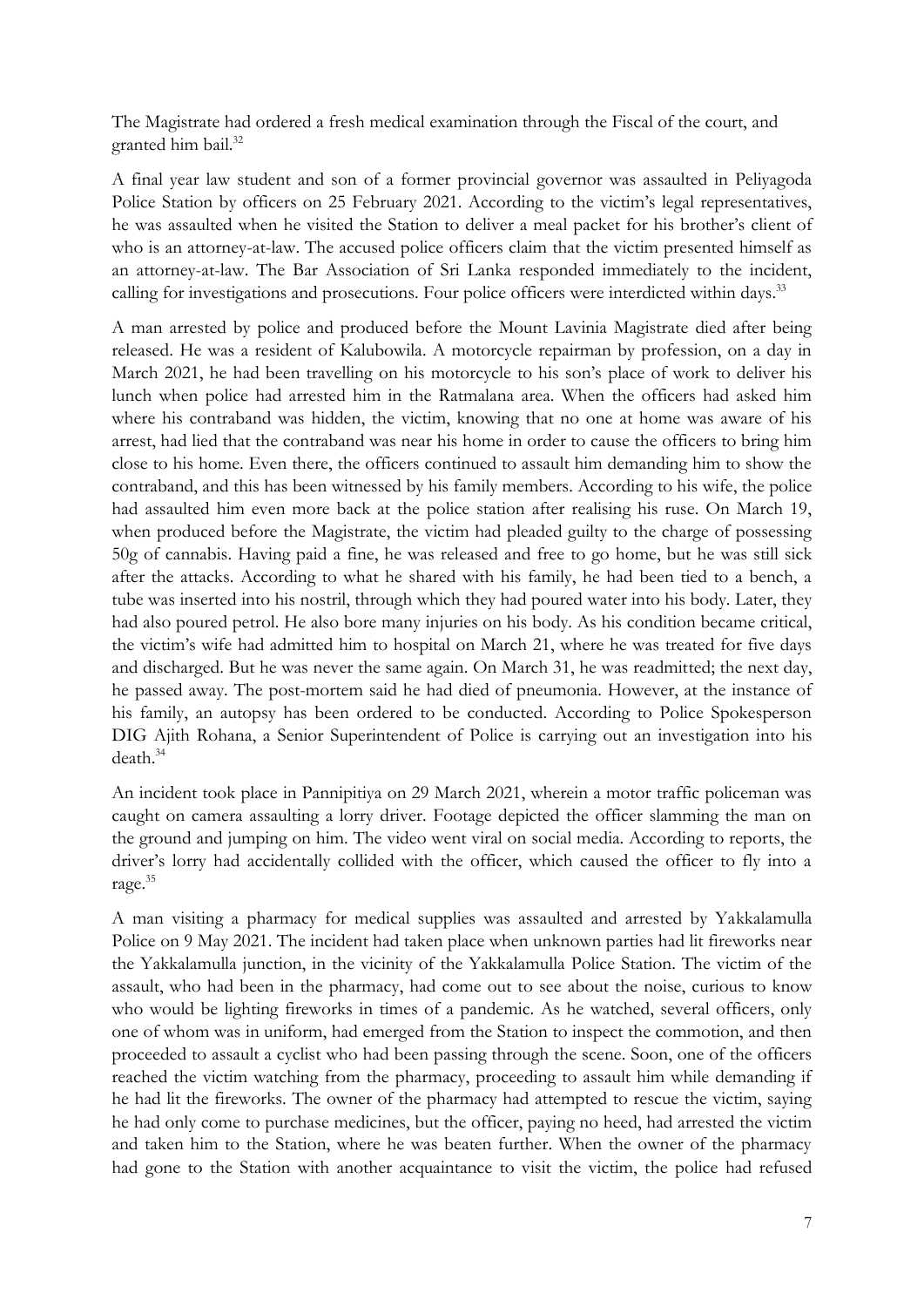access. About half an hour later, the pharmacist had transferred the CCTV footage from his premises to his phone and returned to the Station, where he showed the footage to the acting Officer-in-Charge and demanded the release of the victim. The officer had viewed the footage and released the victim the next morning (nearly 12 hours after the footage had been shown), stating that the arrest had been a small mistake. The victim has since complained of the assault to the Human Rights Commission. He has had to receive treatment in Karapitiya Hospital for two days as a result of the assault.<sup>36</sup>

A father of two residing in Ballagaswewa, Hambantota, was assaulted by the police in June 2021. The assault had taken place when he had presented himself at the police station to face inquiries regarding a complaint lodged against him. Upon arrival, the complainant woman had pointed him out to a Sub-Inspector of Police who had then proceeded to slap him on the face. Later, the victim had been made to sit on a chair and hit on the head, face and body by the officer and placed inside a cell, where he had been assaulted by police officers that night as well as the day following.<sup>37</sup>

A young mother who had gone to file a complaint with her husband to the Padukka Police Station alleges she was sexually assaulted by officers after her husband was locked up in the Station for no reason. She has since complained of the incident to the Inspector General of Police.<sup>38</sup>

Two teenagers in Hambantota were assaulted on 5 July 2021 by a drunken police constable while on their way home from a Shramadhana at the Mirijjawila Technical Training College. The officer had intercepted them on a motorbike as they walked home and demanded them to take off their anti-Covid face masks. Having refused to do so, the victims were assaulted by the officer, who had been in civilian clothes at the time but later identified as attached to the Hambantota Port Police.<sup>39</sup>

A man from Kotawila area has been assaulted by Kotawila police officers in August 2021. The victim has been accused by his neighbour of "throwing stones" at their son. Upon being summoned by police, the victim had arrived at the Station on August  $3<sup>rd</sup>$  to face the accusations against him. However, upon arrival he alleges he was subjected to assaults by the officers as witnessed by his wife. He has admitted himself to Matara Hospital upon release from the police and received treatment.<sup>40</sup>

## **Abuses of process**

In April 2020, while the country was in lockdown, attorney-at-law Hejaaz Hizbullah was detained under the Prevention of Terrorism Act. Even though the PTA requires the Minister of Defence to authorise such detention, no Minister of Defence had been appointed at the time the Criminal Investigations Department arrived at his home to take him away. He was not informed of any charges against him, though officials have informed the public that he had formerly represented the father of some of the parties responsible for the Easter Sunday attack of 2019. He remains in detention to date.<sup>41</sup>

Ahnaf Jazeem is a private tutor from Mannar who was also arrested in 2020 for unsubstantiated links to the Easter Sunday attack of 2019. He was arrested after a book of poetry published by him was found in a property linked to Hejaaz Hizbullah, which was used as a charitable school for children in the area. Officers who conducted the raid of the premises had gone on to arrest Ahnaf Jazeem after finding the book, despite the book being entirely in Tamil, which they could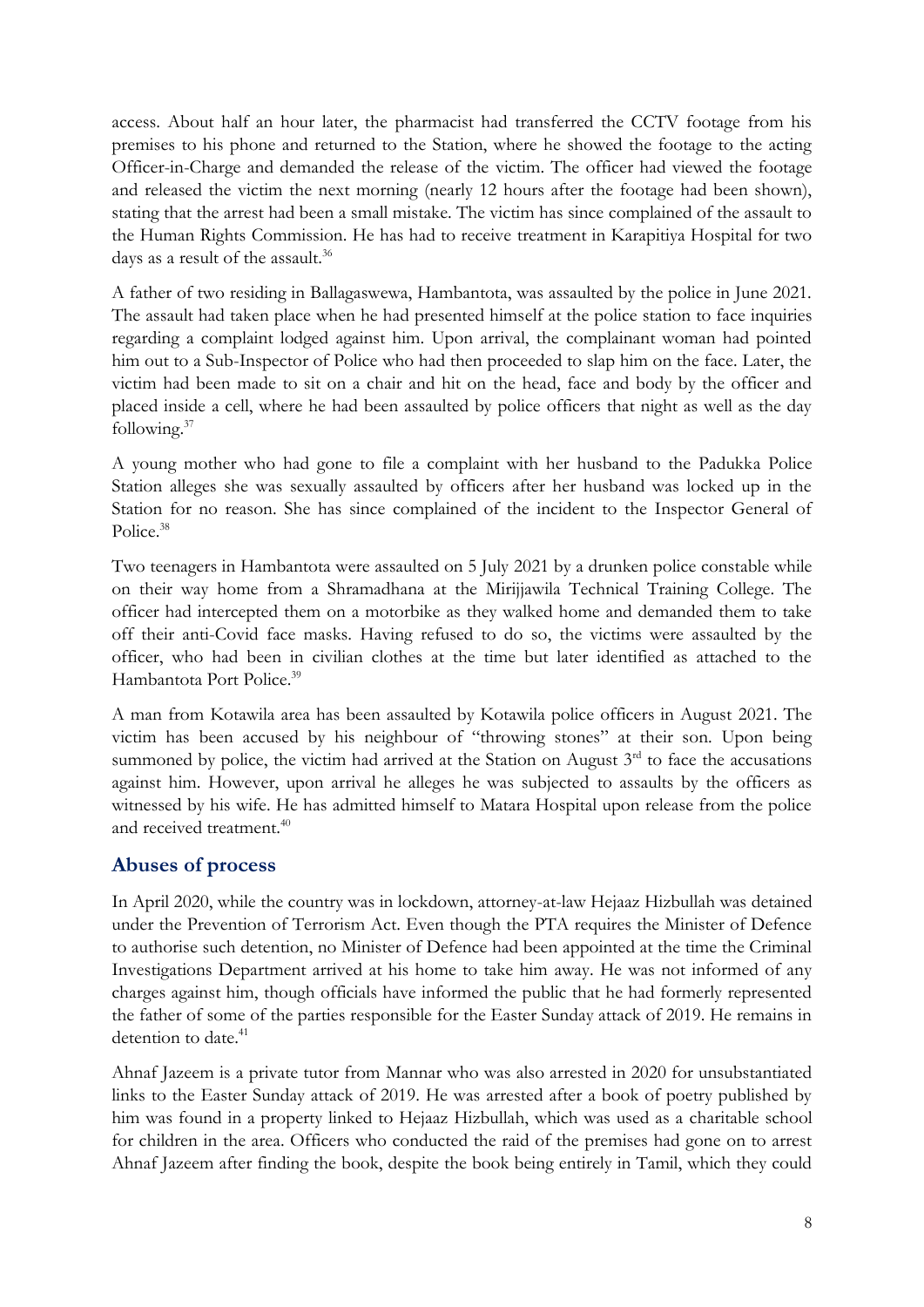not read or understand. Since his arrest, authorities have caused the book to be translated and evaluated by a panel of child psychiatrists who have in turn declared the book "incites violence, arouses sexual feelings, promotes suicide, glorifies death, talks of perceived injustice against Muslims across the world and incites hatred against the perpetrators of the violence in some of the poems". However, prominent artists and native speakers of Tamil have gone on the record contradicting this finding, stating that the book promotes non-violence.<sup>42</sup>

## **Conclusion**

The pandemic has exposed, as it has in many places elsewhere, the many fissures running through Sri Lankan society, especially the economic disparities which have existed for decades. Such disparities impose greater vulnerabilities on the poor and, as this article perhaps demonstrates, the impact of the pandemic on personal liberty was also affected by the victim's socioeconomic status. Governments all over the world should recognise these disparities in continuing their response to the pandemic in the coming months, if not years. Approaches emphasising the coercive power of the state will not only fail, but also leave scars within society which will outlive the novel coronavirus. The Sri Lankan government should set this example to the world by abandoning its current demonstrations of might, moving instead to an approach relying on strong relationships cultivated with affected communities, positive communications fostering cooperation by citizens, adequate relief for all segments materially impacted in the immediate term, and decisions based on expert advice.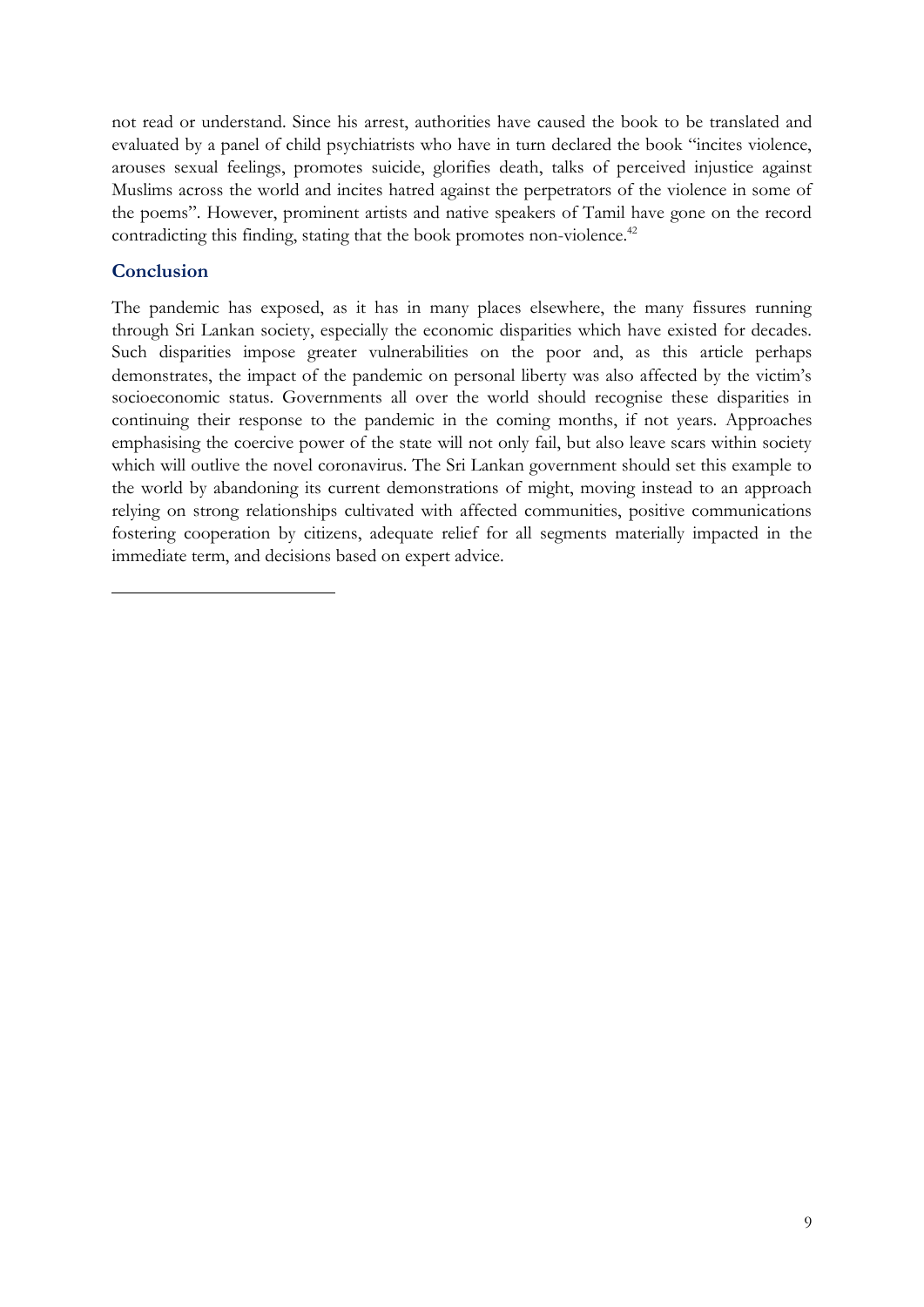## **References**

1. [Govt. launches National Ops. Centre to counter COVID-19 . Daily FT](https://www.ft.lk/News/Govt-launches-National-Ops-Centre-to-counter-COVID-19/56-697707) [Internet]. 2020 March 18. Available at: [https://www.ft.lk/News/Govt-launches-National-Ops-Centre-to-counter-](https://www.ft.lk/News/Govt-launches-National-Ops-Centre-to-counter-COVID-19/56-697707)[COVID-19/56-697707](https://www.ft.lk/News/Govt-launches-National-Ops-Centre-to-counter-COVID-19/56-697707) 

2. [Sri Lanka in lockdown-style Coronavirus curfew as count moves up, markets wobble.](https://economynext.com/sri-lanka-in-lockdown-style-coronavirus-curfew-as-count-moves-up-markets-wobble-60503/)  [EconomyNext](https://economynext.com/sri-lanka-in-lockdown-style-coronavirus-curfew-as-count-moves-up-markets-wobble-60503/) [Internet]. 2020 March 20. Available from: [https://economynext.com/sri-lanka](https://economynext.com/sri-lanka-in-lockdown-style-coronavirus-curfew-as-count-moves-up-markets-wobble-60503)[in-lockdown-style-coronavirus-curfew-as-count-moves-up-markets-wobble-60503](https://economynext.com/sri-lanka-in-lockdown-style-coronavirus-curfew-as-count-moves-up-markets-wobble-60503) /

3. [Police net 809 more curfew violators. Daily FT\[](https://www.ft.lk/breaking_news/Police-net-809-more-curfew-violators/10526-698240)internet]. 2020 March 20. Available at: <https://www.ft.lk/BREAKING-NEWS/Police-net-809-more-curfew-violators/10526-698240> 4. Ibid.

5. [34,500 curfew violators arrested. Ada Derana \[Internet\]. 2020 April 21. Available at:](http://www.adaderana.lk/news/62869/34500-curfew-violators-arrested)  <http://www.adaderana.lk/news/62869/34500-curfew-violators-arrested>

6. [Violating "Quarantine Curfew" will lead to 06 months in prison : DIG. News 1](../../../../../../Downloads/Violating%20%22Quarantine%20Curfew%22%20will%20lead%20to%2006%20months%20in%20prison%20:%20DIG.%20News%201st%20%5bInternet%5d.%202020%20April%2023.%20Available%20from:%20%20https:/www.newsfirst.lk/2020/04/23/violating-quarantine-curfew-will-lead-to-06-months-in-prison-dig%20%20%20%20%20%20%20(newsfirst.lk))st [Internet]. [2020 April 23. Available from: https://www.newsfirst.lk/2020/04/23/violating-quarantine](../../../../../../Downloads/Violating%20%22Quarantine%20Curfew%22%20will%20lead%20to%2006%20months%20in%20prison%20:%20DIG.%20News%201st%20%5bInternet%5d.%202020%20April%2023.%20Available%20from:%20%20https:/www.newsfirst.lk/2020/04/23/violating-quarantine-curfew-will-lead-to-06-months-in-prison-dig%20%20%20%20%20%20%20(newsfirst.lk))[curfew-will-lead-to-06-months-in-prison-dig](../../../../../../Downloads/Violating%20%22Quarantine%20Curfew%22%20will%20lead%20to%2006%20months%20in%20prison%20:%20DIG.%20News%201st%20%5bInternet%5d.%202020%20April%2023.%20Available%20from:%20%20https:/www.newsfirst.lk/2020/04/23/violating-quarantine-curfew-will-lead-to-06-months-in-prison-dig%20%20%20%20%20%20%20(newsfirst.lk)) 

7. [Letter sent to President on release of prisoners to prevent spread of COVID-19 in prisons.](Letter%20sent%20to%20President%20on%20release%20of%20prisoners%20to%20prevent%20spread%20of%20COVID-19%20in%20prisons.%20Daily%20FT%20%5bInternet%5d,%20%202020%20%20March%2026.%20Available%20at:%20%20)  [Daily FT \[Internet\], 2020 March 26. Available at:](Letter%20sent%20to%20President%20on%20release%20of%20prisoners%20to%20prevent%20spread%20of%20COVID-19%20in%20prisons.%20Daily%20FT%20%5bInternet%5d,%20%202020%20%20March%2026.%20Available%20at:%20%20) [https://www.ft.lk/breaking\\_news/Letter](https://www.ft.lk/breaking_news/Letter-sent-to-President-on-release-of-prisoners-to-prevent-spread-of-COVID-19-in-prisons/10526-698065)[sent-to-President-on-release-of-prisoners-to-prevent-spread-of-COVID-19-in-prisons/10526-](https://www.ft.lk/breaking_news/Letter-sent-to-President-on-release-of-prisoners-to-prevent-spread-of-COVID-19-in-prisons/10526-698065) [698065](https://www.ft.lk/breaking_news/Letter-sent-to-President-on-release-of-prisoners-to-prevent-spread-of-COVID-19-in-prisons/10526-698065) 

8. [Nearly 3000 prisoners released over COVID-19 fears. Daily FT](https://www.ft.lk/breaking_news/Nearly-3000-prisoners-released-over-COVID-19-fears/10526-698516) [Internet]. 2021 April 5. Available at: [https://www.ft.lk/breaking\\_news/Nearly-3000-prisoners-released-over-COVID-](https://www.ft.lk/breaking_news/Nearly-3000-prisoners-released-over-COVID-19-fears/10526-698516)[19-fears/10526-698516](https://www.ft.lk/breaking_news/Nearly-3000-prisoners-released-over-COVID-19-fears/10526-698516)

9. Sumanthiran Argues Curfew Illegal; [Gets Ramanayake Released On Bail. Colombo Telegraph](https://www.colombotelegraph.com/index.php/sumanthiran-argues-curfew-illegal-gets-ramanayake-released-on-bail/) [Internet].2020 April 20. Available at:

[https://www.colombotelegraph.com/index.php/sumanthiran-argues-curfew-illegal-gets](https://www.colombotelegraph.com/index.php/sumanthiran-argues-curfew-illegal-gets-ramanayake-released-on-bail)[ramanayake-released-on-bail](https://www.colombotelegraph.com/index.php/sumanthiran-argues-curfew-illegal-gets-ramanayake-released-on-bail) /

10. Ibid.

11. [Legal action against those who aid to conceal COVID-19 symptoms. News 1](../../../../../../Downloads/Legal%20action%20against%20those%20who%20aid%20to%20conceal%20COVID-19%20symptoms.%20News%201st%20%5bInternet%5d.%202020%20April%2011.%20Available%20at:%20https:/www.newsfirst.lk/2020/04/11/legal-action-against-those-who-aid-to-conceal-covid-19-symptoms/)<sup>st</sup> [Internet]. [2020 April 11. Available at: https://www.newsfirst.lk/2020/04/11/legal-action-against-those](../../../../../../Downloads/Legal%20action%20against%20those%20who%20aid%20to%20conceal%20COVID-19%20symptoms.%20News%201st%20%5bInternet%5d.%202020%20April%2011.%20Available%20at:%20https:/www.newsfirst.lk/2020/04/11/legal-action-against-those-who-aid-to-conceal-covid-19-symptoms/)[who-aid-to-conceal-covid-19-symptoms/](../../../../../../Downloads/Legal%20action%20against%20those%20who%20aid%20to%20conceal%20COVID-19%20symptoms.%20News%201st%20%5bInternet%5d.%202020%20April%2011.%20Available%20at:%20https:/www.newsfirst.lk/2020/04/11/legal-action-against-those-who-aid-to-conceal-covid-19-symptoms/) 

12. [Police to take strict action against online fake news and malicious attacks. Daily FT](https://www.ft.lk/BREAKING-NEWS/Police-to-take-strict-action-against-online-fake-news-and-malicious-attacks/10526-698367) [Internet]. 2020 April 1.

Available from: [https://www.ft.lk/news/Police-to-take-strict-action-against-online-fake-news](https://www.ft.lk/news/Police-to-take-strict-action-against-online-fake-news-and-malicious-attacks/56-698401)[and-malicious-attacks/56-698401](https://www.ft.lk/news/Police-to-take-strict-action-against-online-fake-news-and-malicious-attacks/56-698401)

13. [NSP to take legal action against Police. Daily FT](https://www.ft.lk/News/NSP-to-take-legal-action-against-Police/56-701528) [Internet]. 2020 June 12. Available at: <https://www.ft.lk/News/NSP-to-take-legal-action-against-Police/56-701528>

14. Thondaman's rema[ins to lie-in-state in Parliament tomorrow. EconomyNext](https://economynext.com/thondamans-remains-to-lie-in-state-in-parliament-tomorrow-70397/) [Internet]. 2020 May 27. Available at: https://economynext.com/thondamans-remains-to-lie-in-state-inparliament-tomorrow-70397/

15 See, e.g., [COVID carnage, arbitrary arrests and regime responsibility. Daily FT](https://www.ft.lk/opinion/COVID-carnage-arbitrary-arrests-and-regime-responsibility/14-721608) [Internet]. 2020 August 12. Available at: [https://www.ft.lk/opinion/COVID-carnage-arbitrary-arrests](https://www.ft.lk/opinion/COVID-carnage-arbitrary-arrests-and-regime-responsibility/14-721608)[and-regime-responsibility/14-721608](https://www.ft.lk/opinion/COVID-carnage-arbitrary-arrests-and-regime-responsibility/14-721608) 

16. [Chandimal Jayasinghe and Piumi Hansamali arrested. Ada Derana \[Internet\]. 2021 May 31.](http://www.adaderana.lk/news/74273/chandimal-jayasinghe-and-piumi-hansamali-arrested)  [Available at: daderana.lk/news/74273/chandimal-jayasinghe-and-piumi-hansamali-arrested](http://www.adaderana.lk/news/74273/chandimal-jayasinghe-and-piumi-hansamali-arrested)  17. [Police action against protestors: Unions express concern, PHIs deny they gave approval.](https://www.sundaytimes.lk/210711/news/police-action-against-protestors-unions-express-concern-phis-deny-they-gave-approval-449049.html)  Print Edition - [The Sunday Times. 2021 July 11. Available at:](https://www.sundaytimes.lk/210711/news/police-action-against-protestors-unions-express-concern-phis-deny-they-gave-approval-449049.html) 

[https://www.sundaytimes.lk/210711/news/police-action-against-protestors-unions-express](https://www.sundaytimes.lk/210711/news/police-action-against-protestors-unions-express-concern-phis-deny-they-gave-approval-449049.html)[concern-phis-deny-they-gave-approval-449049.html](https://www.sundaytimes.lk/210711/news/police-action-against-protestors-unions-express-concern-phis-deny-they-gave-approval-449049.html)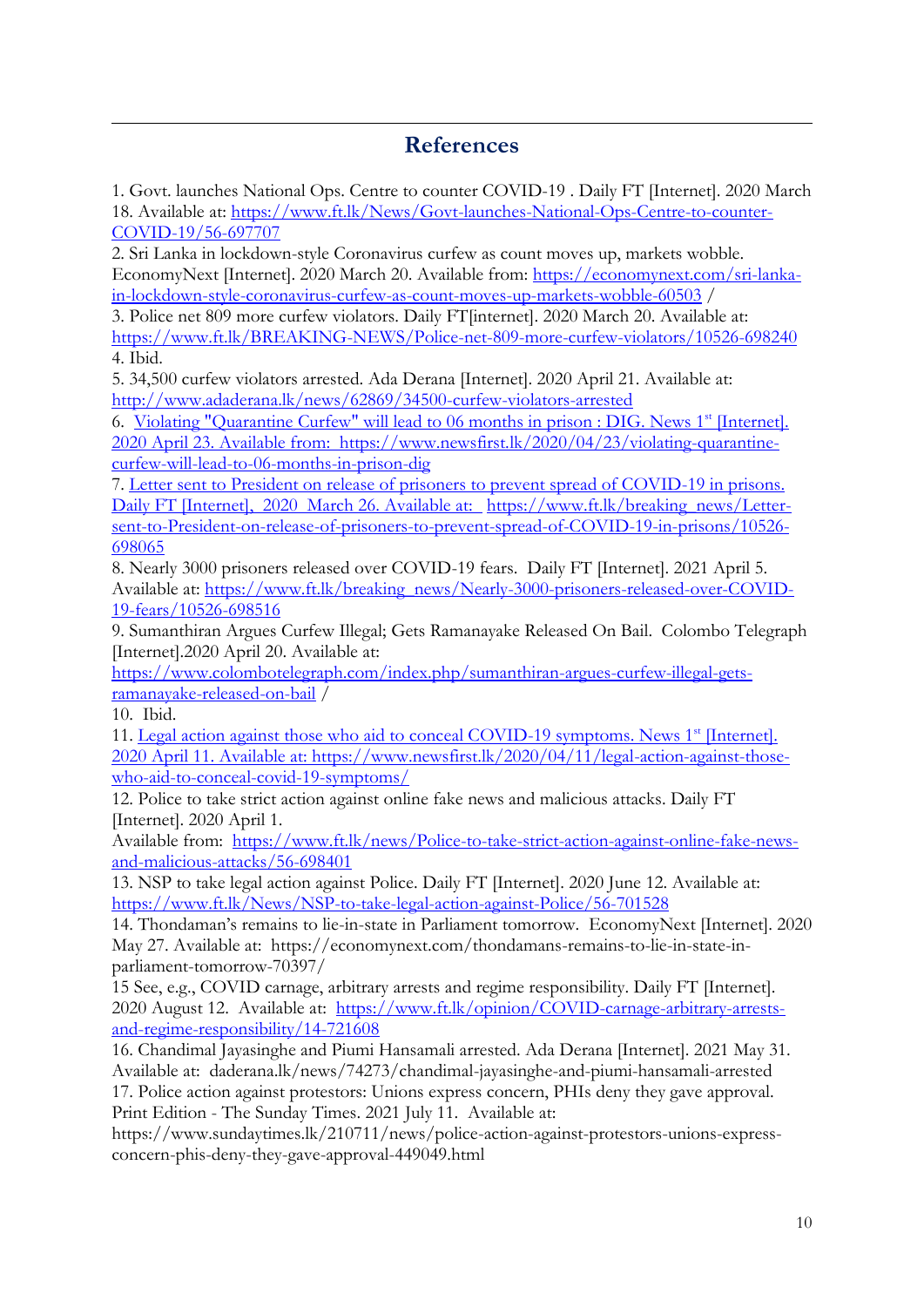18. [Judges WEBINAR : Concerns grow. News 1](../../../../../../Downloads/Judges%20WEBINAR%20:%20Concerns%20grow.%20News%201st%20%5bInternet%5d.%202021%20August%2017.%20Available%20at:%20%20https:/www.newsfirst.lk/2021/08/17/judges-webinar-concerns-grow%20/)<sup>st</sup> [Internet]. 2021 August 17. Available at: [https://www.newsfirst.lk/2021/08/17/judges-webinar-concerns-grow /](../../../../../../Downloads/Judges%20WEBINAR%20:%20Concerns%20grow.%20News%201st%20%5bInternet%5d.%202021%20August%2017.%20Available%20at:%20%20https:/www.newsfirst.lk/2021/08/17/judges-webinar-concerns-grow%20/) 

19. [Sri Lanka opposition, bar express deep concern over COVID-19 webinar for judges.](https://economynext.com/sri-lanka-opposition-bar-express-deep-concern-over-covid-19-webinar-for-judges-85067/)  [EconomyNext](https://economynext.com/sri-lanka-opposition-bar-express-deep-concern-over-covid-19-webinar-for-judges-85067/) [Internet]. 2021 August 17. Available at: [https://economynext.com/sri-lanka](https://economynext.com/sri-lanka-opposition-bar-express-deep-concern-over-covid-19-webinar-for-judges-85067)[opposition-bar-express-deep-concern-over-covid-19-webinar-for-judges-85067](https://economynext.com/sri-lanka-opposition-bar-express-deep-concern-over-covid-19-webinar-for-judges-85067) /

20. [Released Remand Prisoner Abducted and Assassinated in Sri Lanka. SLCAT](https://www.slcat.org/released-remand-prisoner-abducted-and-assassinated-in-sri-lanka/) [Internet]. 2021 May 12. Available at: https://www.slcat.org/released-remand-prisoner-abducted-andassassinated-in-sri-lanka/; see also, [Underworld leader 'Urujuwa' killed by Police fire; he was](../../../../../../Downloads/Underworld%20leader%20)  [wanted for murder & extortion. News 1](../../../../../../Downloads/Underworld%20leader%20)<sup>st</sup> [Internet]. 2021 May 12. Available at: [https://www.newsfirst.lk/2021/05/12/underworld-leader-urujuwa-killed-by-police-fire-he-was](../../../../../../Downloads/Underworld%20leader%20)[wanted-for-murder-extortion /](../../../../../../Downloads/Underworld%20leader%20) 

21. [Criminal leader 'Kosgoda Tharaka' killed by Police fire. News 1](../../../../../../Downloads/Criminal%20leader%20)<sup>st</sup> [Internet] 2021 May 13. [Available at https://www.newsfirst.lk/2021/05/13/criminal-leader-kosgoda-tharaka-killed-by](../../../../../../Downloads/Criminal%20leader%20)[police-fire/](../../../../../../Downloads/Criminal%20leader%20) 

22. [BASL calls for independent and impartial probe into killing of](https://island.lk/basl-calls-for-independent-and-impartial-probe-into-killing-of-uru-juwa-kosgoda-tharaka/) 'Uru Juwa' & 'Kosgoda [Tharaka'. The Island](https://island.lk/basl-calls-for-independent-and-impartial-probe-into-killing-of-uru-juwa-kosgoda-tharaka/) [Internet]. 2021 May 16. Available at: [https://island.lk/basl-calls-for](https://island.lk/basl-calls-for-independent-and-impartial-probe-into-killing-of-uru-juwa-kosgoda-tharaka)[independent-and-impartial-probe-into-killing-of-uru-juwa-kosgoda-tharaka](https://island.lk/basl-calls-for-independent-and-impartial-probe-into-killing-of-uru-juwa-kosgoda-tharaka) /

23. [A Man Who went in Search for food for his family beaten and killed](https://www.slcat.org/a-man-who-went-in-search-for-food-for-his-family-beaten-and-killed-basil-fernando/) – Basil Fernando. - [SLCAT](https://www.slcat.org/a-man-who-went-in-search-for-food-for-his-family-beaten-and-killed-basil-fernando/) [Internet].2021 May 30. Available at [https://www.slcat.org/a-man-who-went-in-search](https://www.slcat.org/a-man-who-went-in-search-for-food-for-his-family-beaten-and-killed-basil-fernando)[for-food-for-his-family-beaten-and-killed-basil-fernando](https://www.slcat.org/a-man-who-went-in-search-for-food-for-his-family-beaten-and-killed-basil-fernando) / ; වැලිගම වරාය [සේවකයාසේ](https://www.slcat.org/%e0%b7%80%e0%b7%90%e0%b6%bd%e0%b7%92%e0%b6%9c%e0%b6%b8-%e0%b7%80%e0%b6%bb%e0%b7%8f%e0%b6%ba-%e0%b7%83%e0%b7%9a%e0%b7%80%e0%b6%9a%e0%b6%ba%e0%b7%8f%e0%b6%9c%e0%b7%9a-%e0%b6%b8%e0%b6%bb%e0%b6%ab/)

මරණය [අභිරහසක්](https://www.slcat.org/%e0%b7%80%e0%b7%90%e0%b6%bd%e0%b7%92%e0%b6%9c%e0%b6%b8-%e0%b7%80%e0%b6%bb%e0%b7%8f%e0%b6%ba-%e0%b7%83%e0%b7%9a%e0%b7%80%e0%b6%9a%e0%b6%ba%e0%b7%8f%e0%b6%9c%e0%b7%9a-%e0%b6%b8%e0%b6%bb%e0%b6%ab/). SLCAT [Internet]. 2021 May 28

24. [A suspect has died in police custody in Batticaloa. SLCAT](https://www.slcat.org/a-suspect-has-died-in-police-custody-in-batticaloa/) [Internet]. 2021 June 4. Available at: <https://www.slcat.org/a-suspect-has-died-in-police-custody-in-batticaloa> /

25. [Death in Sri Lanka's Police custody: Tamil Youth's](../../../../../../Downloads/Death%20in%20Sri%20Lanka) body to be exhumed. JDS [Internet]. [2021 May 20. Available at: http://www.jdslanka.org/index.php/news-features/human-](../../../../../../Downloads/Death%20in%20Sri%20Lanka)

[rights/1029-death-in-sri-lankas-police-custody-tamil-youths-body-to-be-exhumed](../../../../../../Downloads/Death%20in%20Sri%20Lanka)  26. [Two Sri Lanka police officers interdicted after suspect jumps off jeep to death.](https://economynext.com/two-sri-lanka-police-officers-interdicted-after-suspect-jumps-off-jeep-to-death-82729/) 

[EconomyNext](https://economynext.com/two-sri-lanka-police-officers-interdicted-after-suspect-jumps-off-jeep-to-death-82729/) [Internet]. 2021 June 7. Available at: [https://economynext.com/two-sri-lanka](https://economynext.com/two-sri-lanka-police-officers-interdicted-after-suspect-jumps-off-jeep-to-death-82729)[police-officers-interdicted-after-suspect-jumps-off-jeep-to-death-82729](https://economynext.com/two-sri-lanka-police-officers-interdicted-after-suspect-jumps-off-jeep-to-death-82729) /

27. [Another death at Peliyagoda police station! SLCAT](https://www.slcat.org/another-death-at-peliyagoda-police-station/) [Internet] 2021 July 17. Available at: https://www.slcat.org/another-death-at-peliyagoda-police-station /

28. [One million rupees compensation for Sherman who died of police assault! -SLCAT](https://www.slcat.org/one-million-rupees-compensation-for-sherman-who-died-of-police-assault/) [Internet]. 2021 July 15. Available at: [https://www.slcat.org/one-million-rupees-compensation](https://www.slcat.org/one-million-rupees-compensation-for-sherman-who-died-of-police-assault/?utm_source=rss&utm_medium=rss&utm_campaign=one-million-rupees-compensation-for-sherman-who-died-of-police-assault)[for-sherman-who-died-of-police-](https://www.slcat.org/one-million-rupees-compensation-for-sherman-who-died-of-police-assault/?utm_source=rss&utm_medium=rss&utm_campaign=one-million-rupees-compensation-for-sherman-who-died-of-police-assault)

[assault/?utm\\_source=rss&utm\\_medium=rss&utm\\_campaign=one-million-rupees](https://www.slcat.org/one-million-rupees-compensation-for-sherman-who-died-of-police-assault/?utm_source=rss&utm_medium=rss&utm_campaign=one-million-rupees-compensation-for-sherman-who-died-of-police-assault)[compensation-for-sherman-who-died-of-police-assault](https://www.slcat.org/one-million-rupees-compensation-for-sherman-who-died-of-police-assault/?utm_source=rss&utm_medium=rss&utm_campaign=one-million-rupees-compensation-for-sherman-who-died-of-police-assault)

29. [Kandaketiya Judgement and Continuing Deaths in state Custody](https://www.slcat.org/kandaketiya-judgement-and-continuing-deaths-in-state-custody-ruki-fernando/) – Ruki Fernando. SLCAT [Internet]. 2021 July 2. Available at: [https://www.slcat.org/kandaketiya-judgement-and](https://www.slcat.org/kandaketiya-judgement-and-continuing-deaths-in-state-custody-ruki-fernando)[continuing-deaths-in-state-custody-ruki-fernando](https://www.slcat.org/kandaketiya-judgement-and-continuing-deaths-in-state-custody-ruki-fernando) /

30. [Probe launched into assault on autistic boy by Police. Colombo Gazette](https://colombogazette.com/2020/06/04/probe-launched-into-assault-on-autistic-boy-by-police/) [Internet]. 2020 June 4. Available at : [https://colombogazette.com/2020/06/04/probe-launched-into-assault](https://colombogazette.com/2020/06/04/probe-launched-into-assault-on-autistic-boy-by-police)[on-autistic-boy-by-police](https://colombogazette.com/2020/06/04/probe-launched-into-assault-on-autistic-boy-by-police) /

31[.Human rights petition of harassed autistic boy granted leave to proceed. SLCAT](https://www.slcat.org/human-rights-petition-for-tortured-autistic-boy-granted-leave-to-proceed/) [Internet]. 2021 April 2. Available at: [https://www.slcat.org/human-rights-petition-for-tortured-autistic](https://www.slcat.org/human-rights-petition-for-tortured-autistic-boy-granted-leave-to-proceed)[boy-granted-leave-to-proceed/](https://www.slcat.org/human-rights-petition-for-tortured-autistic-boy-granted-leave-to-proceed)

32. පොලිස් වදහිංසාවට තවත් [උදාහරණයක්](https://www.slcat.org/%e0%b6%b4%e0%b7%9c%e0%b6%bd%e0%b7%92%e0%b7%83%e0%b7%8a-%e0%b7%80%e0%b6%af%e0%b7%84%e0%b7%92%e0%b6%82%e0%b7%83%e0%b7%8f%e0%b7%80%e0%b6%a7-%e0%b6%ad%e0%b7%80%e0%b6%ad%e0%b7%8a-%e0%b6%8b%e0%b6%af/)! - [slcat](https://www.slcat.org/%e0%b6%b4%e0%b7%9c%e0%b6%bd%e0%b7%92%e0%b7%83%e0%b7%8a-%e0%b7%80%e0%b6%af%e0%b7%84%e0%b7%92%e0%b6%82%e0%b7%83%e0%b7%8f%e0%b7%80%e0%b6%a7-%e0%b6%ad%e0%b7%80%e0%b6%ad%e0%b7%8a-%e0%b6%8b%e0%b6%af/) (n.d.)

33. [Attack on law student: BASL wants zero tolerance for Police brutality. The Sunday Times](https://www.sundaytimes.lk/210228/news/attack-on-law-student-basl-wants-zero-tolerance-for-police-brutality-434127.html) [Internet]. 2021 Feb 28. Available at: [https://www.sundaytimes.lk/210228/news/attack-on-law](https://www.sundaytimes.lk/210228/news/attack-on-law-student-basl-wants-zero-tolerance-for-police-brutality-434127.html)[student-basl-wants-zero-tolerance-for-police-brutality-434127.html](https://www.sundaytimes.lk/210228/news/attack-on-law-student-basl-wants-zero-tolerance-for-police-brutality-434127.html)